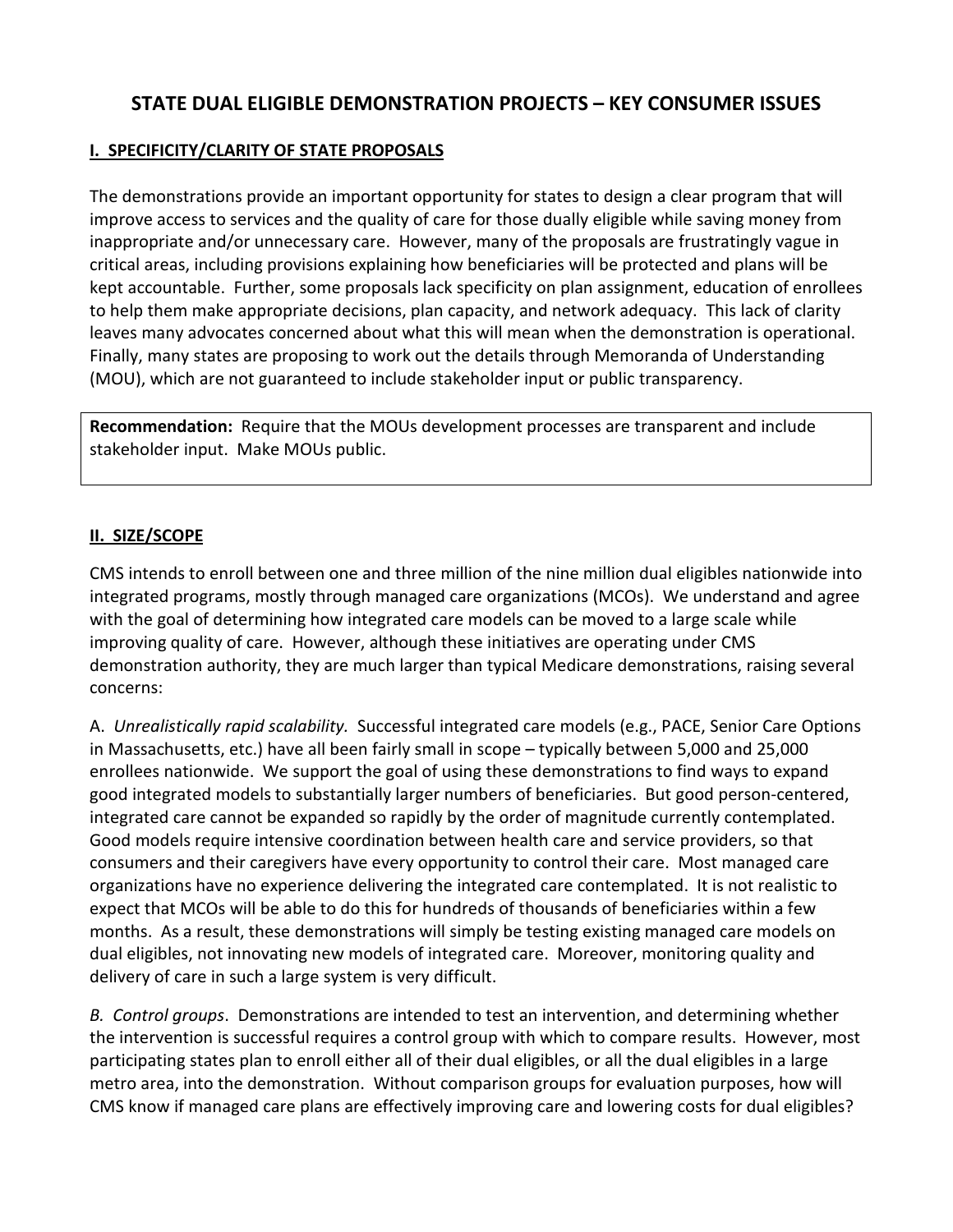C. Accounting for other demonstrations. Several other important demonstrations and initiatives intended to improve care are also in the midst of implementation, including Accountable Care Organizations and health homes. Dual eligibles in participating states will also be part of these other initiatives. How will the effect of the dual eligible integration initiatives be separated out from the effect of overlapping health care delivery system demonstrations?

D. Undoing unsuccessful demonstrations. Most Medicare demonstrations are deliberately modest in scale so that if they are unsuccessful, they can be disassembled with relatively little disruption to the health care system and the people involved. In this case, however, if all of a state's dual eligibles (or those in particular areas) are enrolled in integrated plans, undoing the demonstration at a later date becomes extremely difficult. After a few years, new stakeholders – especially insurance companies - will have a strong interest in preserving the demonstration as the new status quo, even if it is not providing higher quality care.

Recommendation: Incorporate the following criteria to increase the likelihood of success from these demonstrations:

1. Approve only real demonstrations, comprising fewer than one million beneficiaries nationwide.

2. Control groups. All demonstrations must have a clearly identifiable, size appropriate, control group. For example, any proposals that include all of a state's dual eligibles, or all the dual eligibles in a large metropolitan area, should not be approved because they do not provide a useful control.

3. Coordination with other efforts. All demonstrations must have a clearly identified strategy to account for and, in evaluation, avoid contamination of other payment and delivery system reform demonstrations and initiatives. In areas where other significant delivery reform efforts are underway, dual eligible integration demonstrations should be scaled back or should exclude duals participating in those other initiatives.

# **III. ENROLLMENT**

The enrollment process should be voluntary (opt-in) without any lock-in period, supported by excellent written material about the delivery systems being offered, the process for enrolling, and the availability of independent navigation assistance.

A. Passive enrollment. We oppose passive enrollment into the demonstrations. Poor, sick individuals with multiple chronic conditions should not be passively enrolled into an experiment; an opt-in enrollment process is most suitable for this population. To be successful, the demonstration would need to have excellent information, excellent enrollment assistance, and a product, i.e., benefit and services package, superior to what is available to prospective enrollees currently. Passive enrollment allows plans guaranteed enrollment without demonstrating that their product is worth having. Free choice of provider has been a tenet of the Medicare program since its beginning and people dually eligible for Medicare and Medicaid have been protected by statute from mandatory Medicaid managed care enrollment except when that right is explicitly waived through a statutorily-defined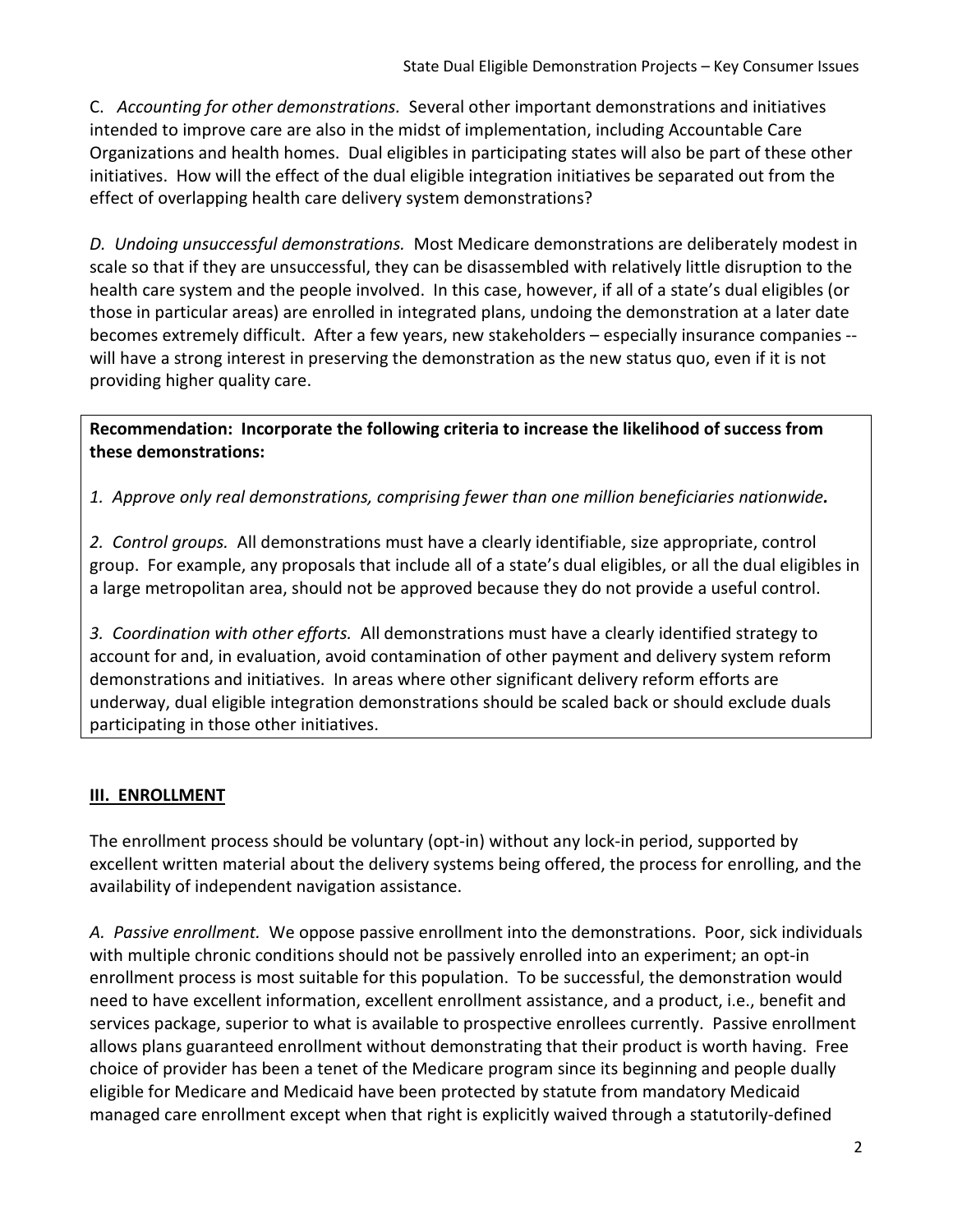process. As noted, managed care has been used primarily for healthier populations; most MCOs have little experience with high needs individuals. Passive enrollment with opt-out is attractive to plans precisely because the opt-out is not likely to be exercised, but not necessarily because the enrollee is satisfied with the plan. Lack of enrollment assistance, failure to receive or understand a notice, language barriers, and cognitive limitations may all factor into individuals not opting out of plans into which they have been passively enrolled.

B. Lock-in. We support the CMS position that beneficiaries may not be locked into a demonstration for any period of time. Lock-ins are particularly harmful if passive enrollment is permitted. Passive enrollment with lock-in puts dual eligibles, the sickest Medicare beneficiaries, in a less protected situation than all other Medicare beneficiaries. Currently in Medicare, dual eligibles can opt out of a Medicare Advantage or a Part D plan at any time, with the change effective the following month. Thus, demonstration duals would have fewer rights. The purpose of the demonstrations is to improve delivery of care to duals and thus to improve their situation. While some duals may have no regular relationships with providers, others, with complex care needs, may have well established relationships with many providers, relationships they could lose if locked into a plan they did not affirmatively choose.

C. Enrollment assistance. We favor enrollment being accomplished through an independent enrollment broker in all the demonstrations. The independent broker must have specialized training in working with the complex, heterogeneous population of those dually eligible. In addition, extra resources should be provided to existing trusted sources of information that serve the population to be enrolled. These might be State Health Insurance Programs, Aging and Disability Resource Centers, Area Agencies on Aging, Independent Living Centers, recovery centers and other similar entities. Entities serving difficult to reach populations, including the homeless and limited English-speaking beneficiaries, must also be enlisted and supported. Resources must be sufficient to allow for "high touch" communication that involves opportunities to relay information orally and in person.

### Recommendation:

1. Voluntary enrollment. Require voluntary (opt-in) enrollment.

2. Broker. The state must provide an independent enrollment broker, skilled in working with this population, to facilitate the demonstration.

3. Education and materials. CMS and the state must provide adequate funding to community-based organizations to educate beneficiaries about their enrollment options. The enrollment process should be supported by excellent linguistically and culturally competent written materials that are also available in alternative formats such as Braille, CD, large-font print, and sign language translation.

# IV. STATE READINESS

The aggressive timeline that many states are proposing for enrolling large numbers of dual eligibles (beginning in 2013) raises several concerns, especially when the proposals lack specificity on key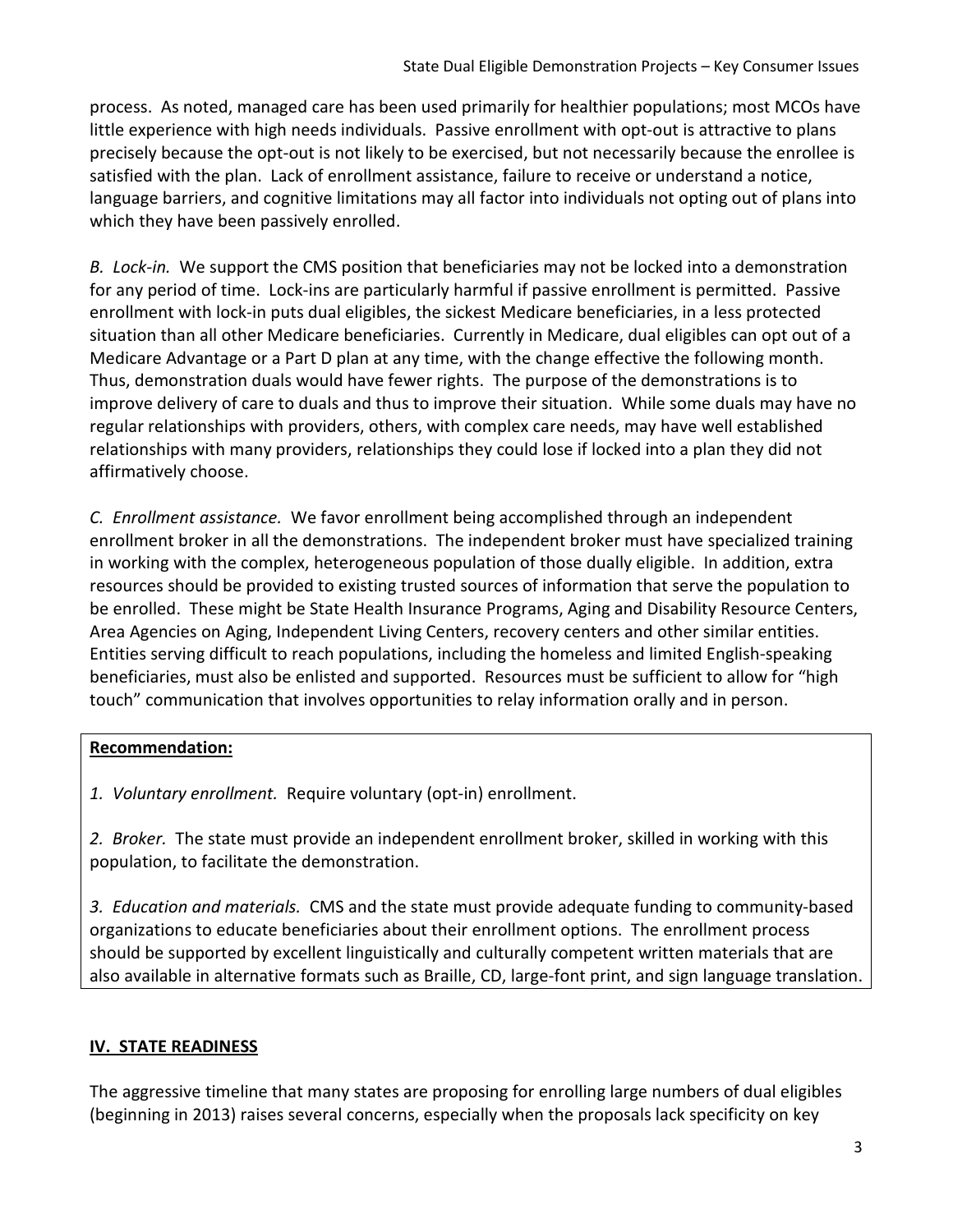provisions. For example, states and CMS must verify that integrated care entities will have the experience and expertise to care for the complex needs of the members they will serve and that they have conducted careful program design and extensive on-the-ground preparation, including engagement of stakeholders. In addition, states and CMS must ensure that the plans have adequate standards for in-home services, appropriate quality measures, and systems for how savings will be realized. Managing these contracts is a new challenge for states and CMS and will require new systems and additional expertise. Some state proposals have acknowledged the daunting nature of the challenge they face and have proposed waiting until 2014 to start their program.

Recommendation: Slow down the demonstrations as per SIZE/SCOPE discussion in Section II. Require that states provide CMS with a detailed statement/assessment of readiness and to demonstrate their expertise, prior experience, and current and future capacity (such as staff and financial resources) to oversee their responsibilities in managing new care models for the dual eligible population. This statement should be made public and should identify the different approaches that will be used to serve diverse groups of dual eligibles, such as those requiring long-term services and supports.

# V. PLAN READINESS

A. Experience. Dual eligibles are a complex, heterogeneous group, whose only unifying characteristic is that they are eligible for two publicly-financed health insurance programs. Evaluating this population requires expertise in evaluating both medical and social needs of the person, an approach the existing medical managed care model does not provide. Further, developing effective models of care for dual eligibles takes an intensive, long-term commitment from providers, payers, and beneficiaries of the services.

While some Medicaid managed care plans have a history of serving low-income children and families, most do not have experience serving the needs of the most vulnerable and expensive dual eligibles, those requiring long-term services and support (LTSS). Similarly, Medicare Advantage (MA) plans have covered medical care for a portion of the Medicare population, but generally have not covered the LTSS population. Few MA plans have demonstrated success in improving medical care for dual eligibles. Over time, managed care organizations may demonstrate that they can provide good integrated care, including LTSS, to dual eligibles. However, inadequate preparation and rush enrollment to meet an arbitrary deadline could result in disruptions in care and poorly-planned transitions that will hurt real people.

B. Network adequacy. Because the dual eligible population is diverse, with high needs and complex medical conditions, plans must have robust networks of providers, including primary care providers, specialists in conditions that affect the population, long-term services and supports providers, and other services to address their needs. Networks must be physically and programmatically accessible to persons with disabilities in terms of facilities, equipment and scheduling, and be linguistically and culturally competent. Only plans with a proven track record of providing high quality Medicare and/or Medicaid services should be permitted to participate in the demonstrations and poor performing plans or providers should not be included as part of the network.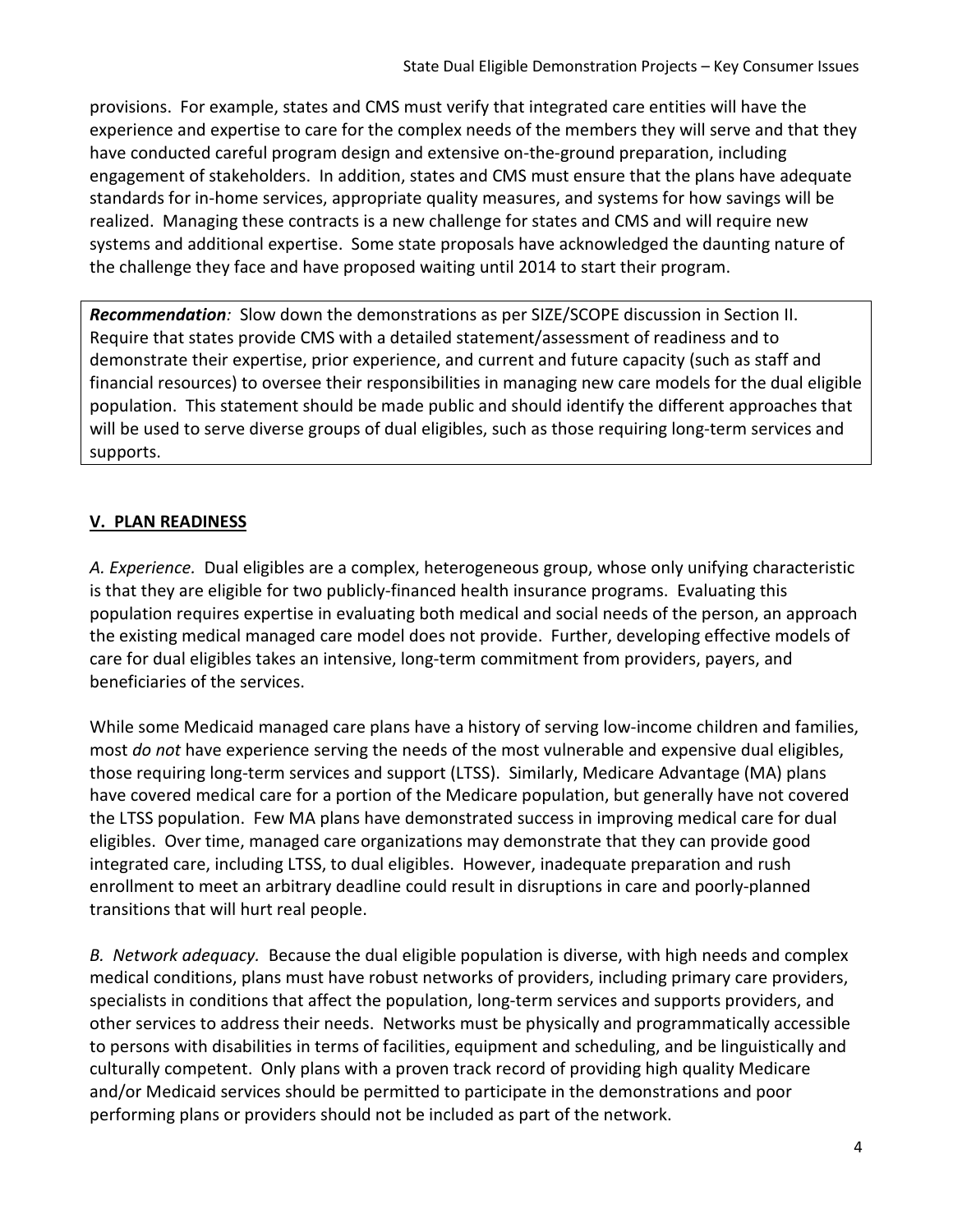Plans should build networks around the needs of their members, incorporating as much as possible the existing providers on whom members have relied. Before a plan is allowed to accept members, it must demonstrate network adequacy. Further, periodic monitoring is required to determine if networks continue to be sufficient to meet member needs.

The current compressed timetable in many states will not allow for developing good network standards. Some very good and exciting work is being done with stakeholder groups at the state level hammering out details of how to build and test genuinely adequate networks for this population. The issue of LTSS network adequacy, for example, is being discussed for the first time in many places. Issues of accessibility are being addressed more directly than in the past. But the dialogue needs more time. Enrolling providers will be an ongoing challenge, as will monitoring of network capacity over time.

Medicare Advantage network standards can be used as a start for determining access to Medicare services and providers, but those standards need to be tailored to account for the unique needs of dual eligibles. Network standards for certain Medicaid services, like LTSS, do not yet exist. Once standards are set, the short time between choosing plans and enrolling members will not be adequate for plans to develop, and for the states and CMS to test the adequacy of the networks. Mechanisms need to be developed to identify network problems and to suspend enrollment until issues are addressed. Uncertainty about network standards and network adequacy make any enrollment lock-in unthinkable.

C. Access protections. Dual eligibles with dementia, other cognitive impairments and mental health impairments are vulnerable and in need of specific protections that are physically and programmatically accessible to treatment and network adequacy. Integrated care plans must be required to include in their provider networks an adequate number of particular specialty providers, such as neurologists and psychiatrists. In addition, provider networks must also include safety net provider agencies that serve dual eligibles with serious mental illnesses such as community mental health centers that in many states are obligated to provide services to this population. Finally, CMS must ensure that prescription drug coverage in integrated care plans complies with all of the protections required in the Part D program, including all formulary requirements.

D. Protection and Enhancement of Long-Term Services and Supports. The integration of Medicare and Medicaid services will only be successful if the prominent role that LTSS play in the independence, integration, and wellness of people with disabilities and elders is emphasized by states and plans with which they contract. Otherwise positive health outcomes and opportunities for cost savings will decline. A primary concern is that providers unfamiliar with LTSS systems will:

- Deny or reduce LTSS because of health care providers' unfamiliarity with community-based LTSS, including the fundamental role it plays in people with disabilities' and seniors' ability to live in the least-restrictive setting;
- Substitute traditional medical services for LTSS such as consumer-directed Personal Care Assistance or peer-driven mental health recovery programs, which have strong records of enhancing health and independence while limiting short- and long-term institutional placements; and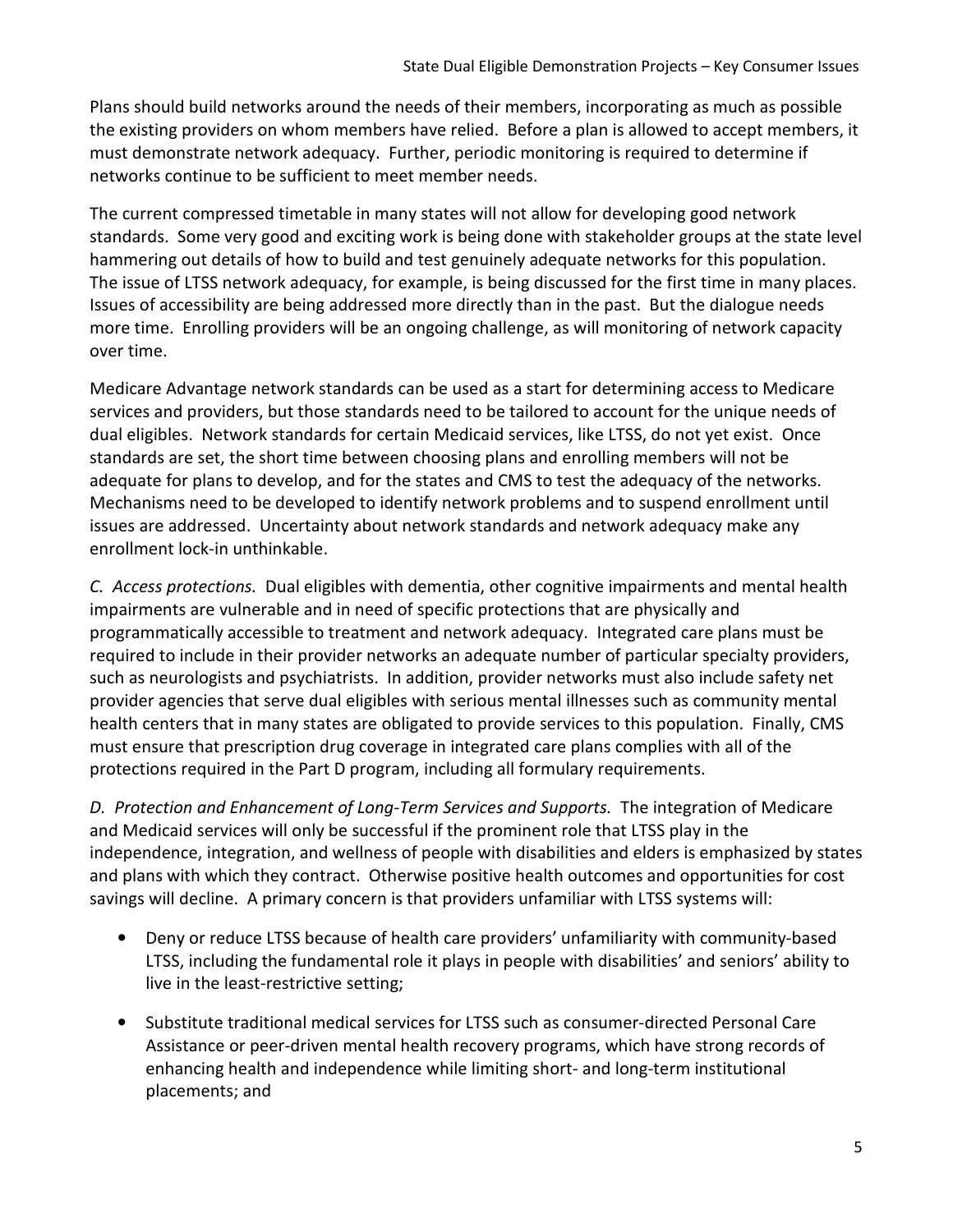• Deny or reduce LTSS in order to achieve quick savings instead of investing in services that over time increase health and reduce costs such as providing adequate Durable Medical Equipment for people with complex physical disabilities or home care for elders.

### Recommendation:

1. Slow down. 1) Slow down and scale back to allow time to develop a) appropriate networks that are physically and programmatically accessible as well as linguistically and culturally competent to meet the diverse needs of the target populations; b) enrollment targets that do not outpace network capacity; and c) systems for plans to monitor vigorously network capacity during the life of the demonstrations.

2. *Experience*. Plans must demonstrate in advance that they have expertise in serving all the beneficiaries in the demonstration: from younger people with physical disabilities to older people with cognitive impairments and everyone in between, including people with mental illness and relatively healthy people with low incomes. Plans that are unable to specify how they will improve care for specific sub-populations should not be allowed to participate. This may mean scaling back the initial size of the demonstration to a smaller number of sub-populations.

3. Readiness. CMS and states must conduct a rigorous readiness review prior to starting enrollment to ensure that all plans have the necessary systems and capacity in place to serve the new enrollees. The review should not simply be a pass-fail announcement to the public. Rather, standards and detailed results of the review should be made public.

4. Diverse populations. All managed care demonstrations must include a detailed explanation of how contracting plans will meet the diverse needs of the targeted populations.

5. Standards. Allow time to develop appropriate networks which are physically and programmatically accessible and linguistically and culturally competent to meet the diverse needs of dual eligibles; enrollment targets that do not outpace network capacity; and systems for plans to monitor vigorously network capacity during the life of the demonstration.

6. Specialty providers. Assure that plans include adequate specialty providers, provider networks, and safety net provider agencies that serve dual eligibles, including those with serious mental illnesses, dementia, and other cognitive impairments. Require that prescription drug coverage in integrated care plans comply with all of the protections required in the Part D program, including all formulary requirements.

7. LTSS access. States must require and plans must demonstrate verifiable proposals to ensure access to LTSS funded through Medicare and Medicaid, with sufficient appeals, advocacy, and ombudsperson options for consumers that are specifically tailored to LTSS.

# VI. PLAN QUALITY

The integration of long-term services and supports, other Medicaid services, and all Medicare services is a complex and delicate task that requires extensive knowledge of local resources and demonstrated ability to provide quality care. Only plans with a proven track record of providing high quality Medicare and/or Medicaid services should be permitted to participate in the demonstrations.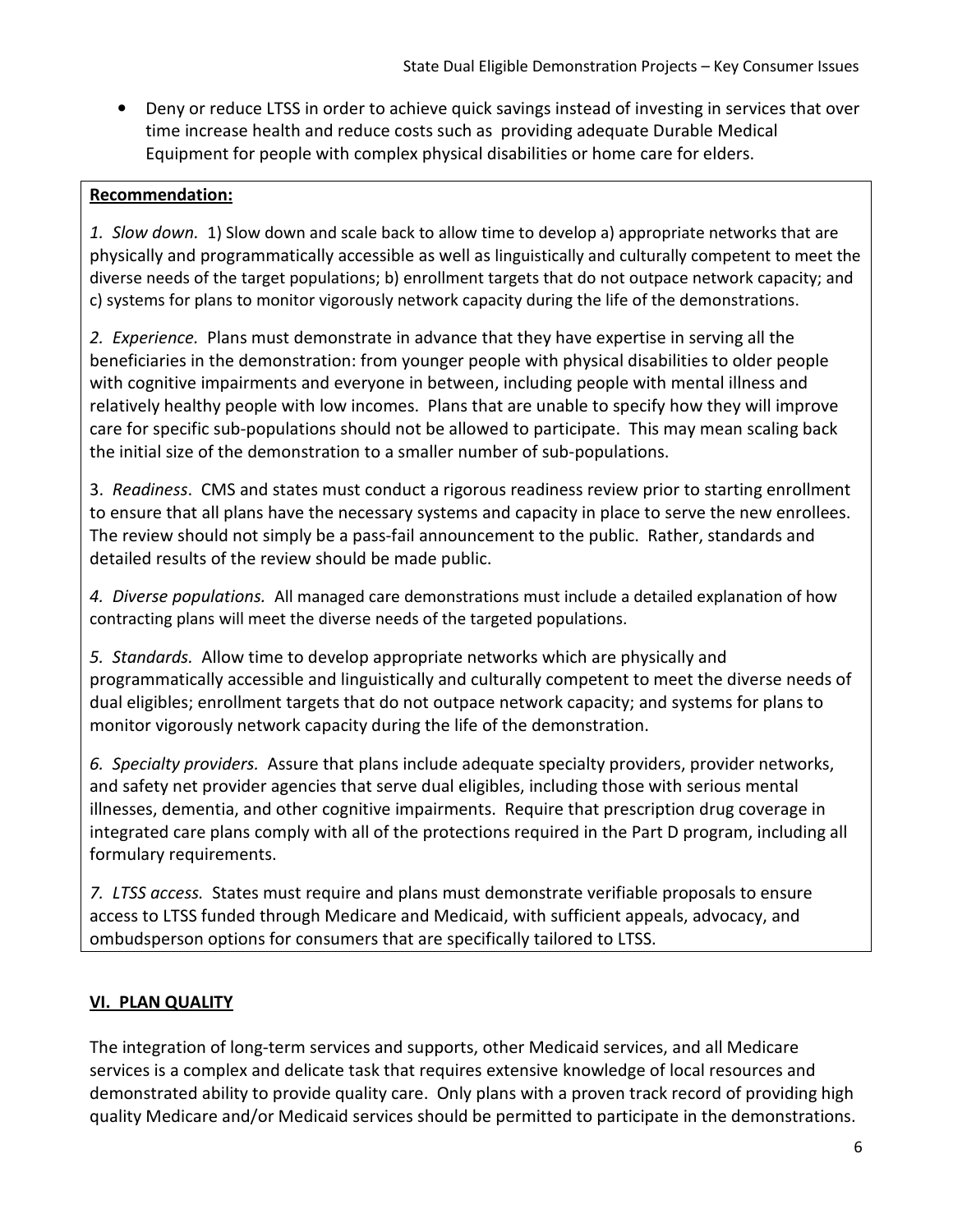Plan selection should not be on an "all comers" basis (as Medicare does now) and poor performing plans should not be included.

Although CMS guidance states generally that past plan performance on both the Medicare and Medicaid side will be part of the approval criteria, CMS and some states have taken steps demonstrating a willingness to allow marginal performers to participate in the demonstrations. For example, CMS has issued guidance allowing Medicare plans with a below average (less than three stars) Medicare star rating to participate in the demonstrations. Per the guidance, plans that have been below average for three years in a row would not be eligible for passive enrollments of new members, but would be allowed to transition passively members in their other Medicaid and Medicare products into the demonstration plan and would be allowed to market to new members. Plans that have been below average for just one or two years would be allowed to receive passive enrollments.

 This policy was adopted despite the fact that Medicare considers plans with summary plan ratings of less than three stars to be "out of compliance with the requirements of the Part C or D programs." (CMS 2013 Call Letter at 87). Plans that have been below average for three consecutive years are identified by Medicare as "Low-Performing Plans" and are considered to "have demonstrated a serious lack of commitment to the programs and their enrollees." (CMS 2013 Call Letter at 87). In 2013, CMS will issue notices to individuals enrolled in these plans "alerting them to the organization's low rating and offering an opportunity to contact CMS to request a special enrollment period (SEP) to move into a higher quality plan for 2013." (Call Letter at 87.)

California has already chosen two plans to participate in the demonstration that have below average star ratings – one of which has been below average for three years in a row qualifying it as a "Low-Performing Plan." On the Medicaid side, plan quality concerns also have emerged, including specifically the choice of plans with low star ratings under the Consumer Assessment of Healthcare Providers and Systems (CAHPS) Health Plan Survey, the only national comparison rating for Medicaid programs. Again, California provides the example, with seven of the eight plans chosen receiving the lowest CAHPS rating of one star. $1$ 

Recommendation: Tighten the guidance so that only the highest performing plans, on both the Medicare and Medicaid side, participate in the experiment this demonstration represents. Medicare plans with that are poor performing plans - any plan below three stars -- should not be included.

# VII. CONTINUITY OF CARE AND TRANSITIONS

l

The existing relationship between dual eligible beneficiaries and their established providers should be preserved during the demonstration plan transition period in order to avoid disruptions in care. Dual eligibles who are undergoing a course of treatment, whether short-term or longer-term, or who have a plan of care for long-term services and supports should not have to stop receiving this care just

 $^1$  For a full analysis of the Medicare and Medicaid quality ratings for California plans, see NSCLC, Assessing the Quality of California Dual Eligible Demonstration Health Plans (May 2012), available at www.nsclc.org/index.php/assessing-thequality-of-california-dual-eligible-demonstration-health-plans/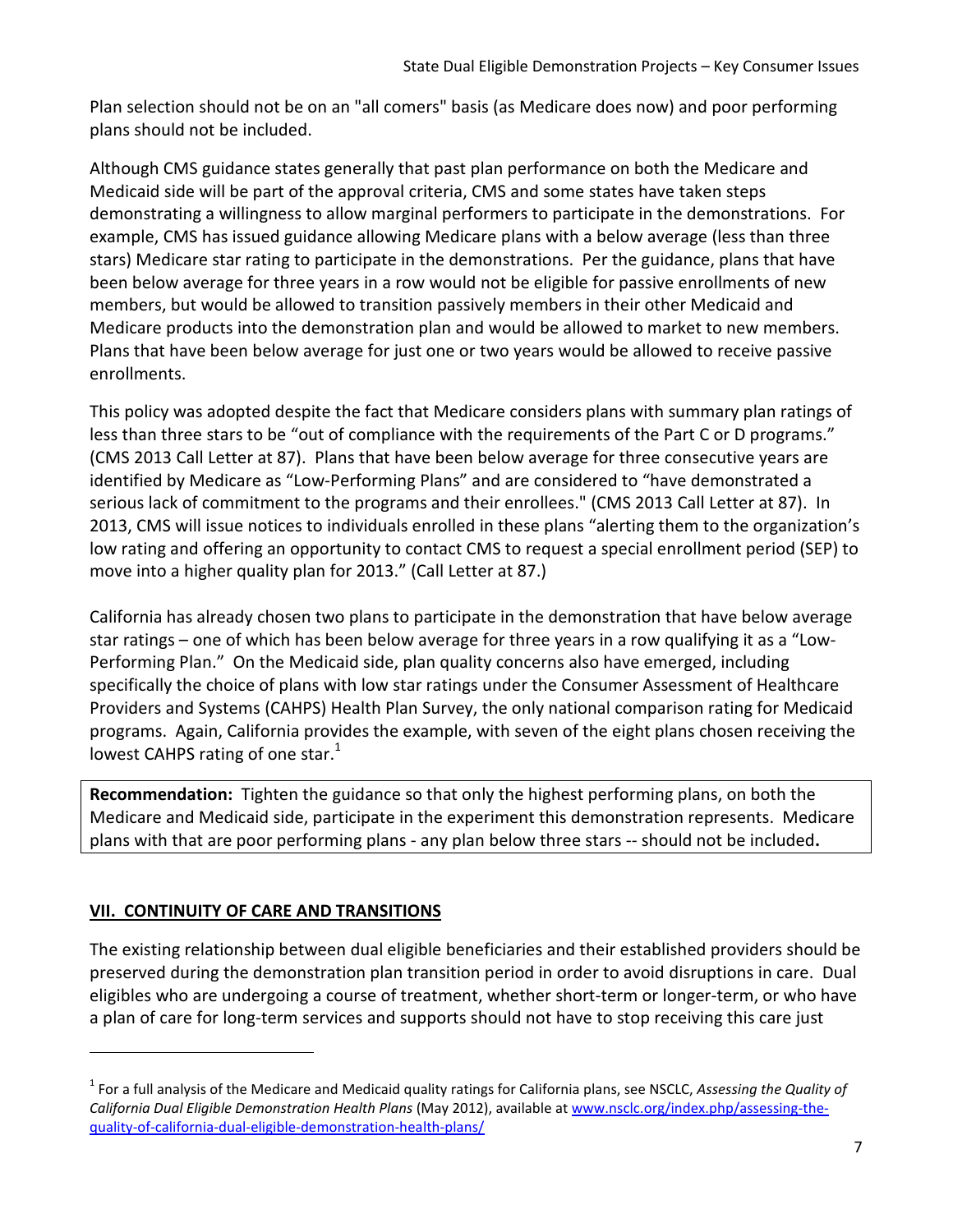because their provider is not in a plan network. In the event that a provider transition does occur, it should be done in a way that does not put the beneficiary's safety or health at risk.

### Recommendation: Adopt the following principles with respect to continuity of care:

1. Open networks. All providers currently delivering care to a dual eligible beneficiary should be given the opportunity to join the provider network of the beneficiary's demonstration plan as long as the provider meets the plan credentialing and accreditation standards, remains in good standing under the Medicare and Medicaid fee for service programs, has met identified quality measures, and is willing to accept the plan's payment rate and other terms and conditions of network participation. Should the provider choose not to join the network, the plan should allow for a single-case agreement to be established in order to preserve existing and beneficial relationships.

2. Current providers. States should inform dual eligibles who are joining or being assigned to a plan whether any of their current providers are not in the plan's network and should inform beneficiaries of the specific date when care delivered by that provider will no longer be covered as well as how they can retain access to their providers, including leaving the demonstration. A "current provider" should be defined as any provider who has treated the beneficiary face-to-face in the prior 12 months. Demonstration programs that utilize auto-assignment should base assignment on the best interests of the individual and place the beneficiary in the plan with the network that best captures the beneficiary's current and most recent providers. Beneficiaries should have the right to appeal to the state or completely disenroll if they are auto-assigned to a plan with a network that does not include one of their current providers or that is not equipped to address their specific health and long-term service and support needs.

3. Transition period. Beneficiaries who have to change providers because of participation in a demonstration should be given up to 12 months to satisfactorily complete a transition to providers within the plan because of the complexity of their needs. During that period, they can continue to see any Medicare or Medicaid provider, regardless of the provider's network participation status. Any provider that is not in the beneficiary's plan network should be paid the Medicare fee-for-service (FFS) reimbursement rate or the Medicaid FFS reimbursement rate in the case of long-term care providers (except in states that have already implemented Medicaid managed care). Plans should coordinate with out-of-network providers to ensure that the transition to a network provider is seamless for the beneficiary. However, in no event should a beneficiary already residing in a longterm care facility at the start of the demonstration be required to move to a different facility just because the facility is not in her/his demonstration plan's network. Plans should be required to enter into single case agreements with the facility for as long as the beneficiary wishes to remain there.

4. Part D. Beneficiaries who experience a change in their Part D coverage as a result of the demonstration should continue to receive coverage for their existing medications at current costsharing levels, regardless of the demonstration plan formulary, for a transition period of at least 90 days. This coverage should be extended indefinitely in the case of non-formulary drugs when the beneficiary's physician certifies the medical necessity of the prescription.

5. Benefit continuation. Any service, supply, or drug that was authorized or received coverage approval prior to the demonstration should continue to be covered by the demonstration plan under the same terms and conditions, as long as medically necessary.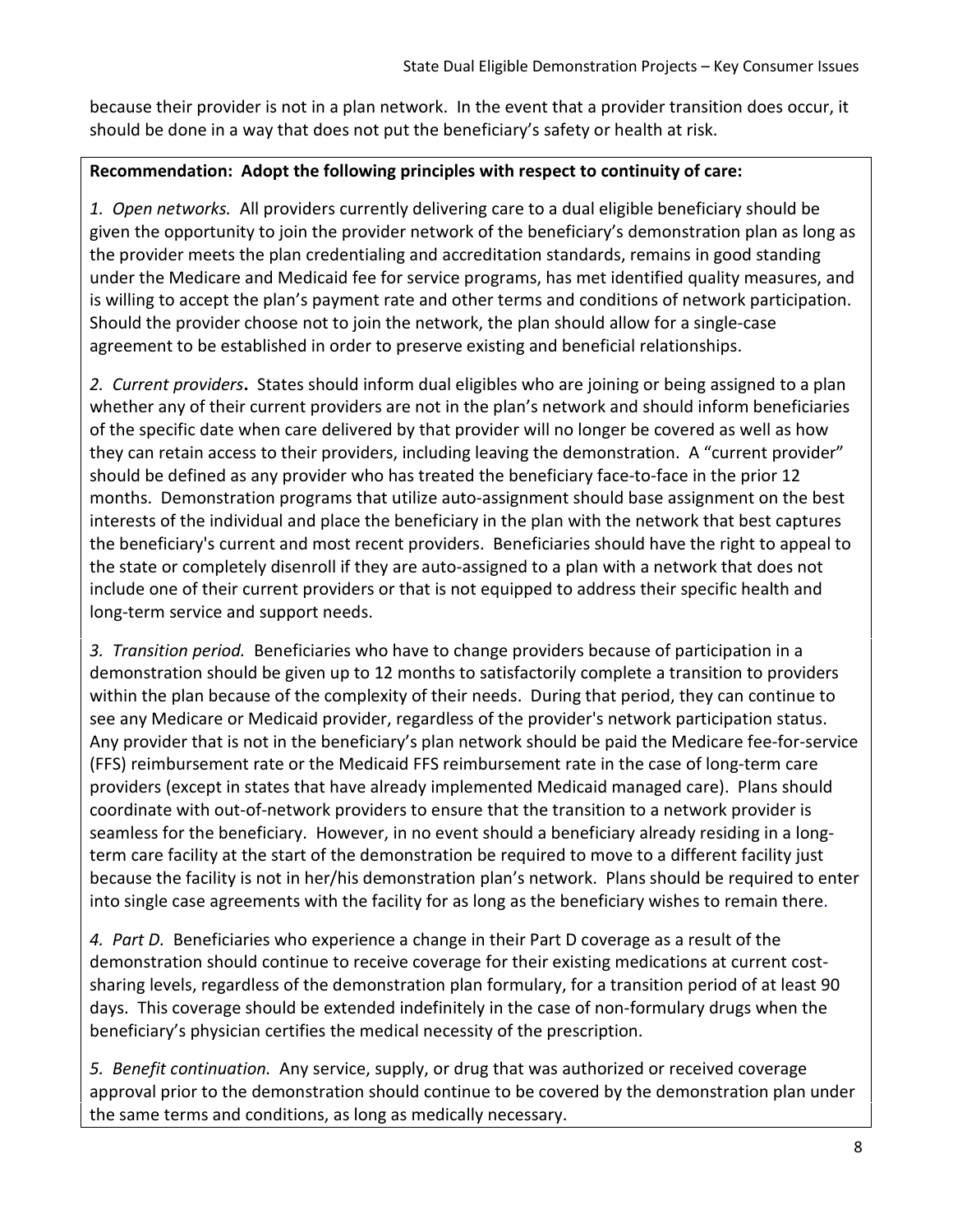6. Care plan. Demonstration plans are responsible for developing and implementing a continuity of care transition plan any time a beneficiary is required to move to another network provider or disenroll from the plan and must provide information on the appeals and grievance process. Plans should give the beneficiary adequate written advance notice of any required change in providers and should conduct outreach by telephone or through an in-person meeting to explain how this will affect the way that the beneficiary accesses care.

### VIII. QUALITY MEASUREMENT

A. Standards. It is essential that quality be monitored continually throughout the demonstration to ensure that, at the very least, minimal standards are met, and to assess whether promised improvements in quality occur. Existing quality measures are limited, especially for the dual eligible population and for long-term supports and services. Moreover, even the best measures can only provide a limited picture of patient care. These demonstrations are an opportunity to develop better measures, and must go beyond traditional metrics. We are encouraged that the current discussion draft of quality measures requires plans to report HEDIS, CAHPS, and HOS, and are consistent with existing Medicare requirements, including Part D. This is a good floor from which to begin. Demonstration plans must be held to at least the same standards as other aspects of Medicare.

In the area of LTSS, where Medicaid is the primary payer, there are considerably fewer nationally validated measures, but these demonstrations should strive to develop them. Quality measures used by existing programs that integrate care for dual eligibles, such as the Program of All-inclusive Care for the Elderly (PACE) and fully integrated dual eligible special needs plans, should also be considered by the demonstrations.

B. Quality domains. As a way to drive quality improvements as well as work to reduce health disparities (racial, ethnic, language, gender and disability), we suggest domains where CMS, states and plans should go further to develop specialized measures. These domains are: 1) care coordination, 2) access/availability, 3) patient-centered care, 4) prevention, and 5) effectiveness of care. We have additional thoughts on specific measures within each domain. All data should also be publicly reported and stratified by demographic group, to allow transparency and monitoring.

Because all quality measurement is an evolving field, measures must be updated as guidelines and standards change. Where no good measures exist, CMS must use the demonstrations as an opportunity to work aggressively to develop them.

C. Assessment. The demonstrations must go beyond traditional quality metrics. There must be rigorous monthly (or more frequent) assessment of access to care, and reporting of encounter data. The demonstrations must also build in mechanisms for regular on-the-ground reports from beneficiaries, caregivers, counselors, ombuds agencies, and elsewhere to assess quality of care that is not reflected in measures.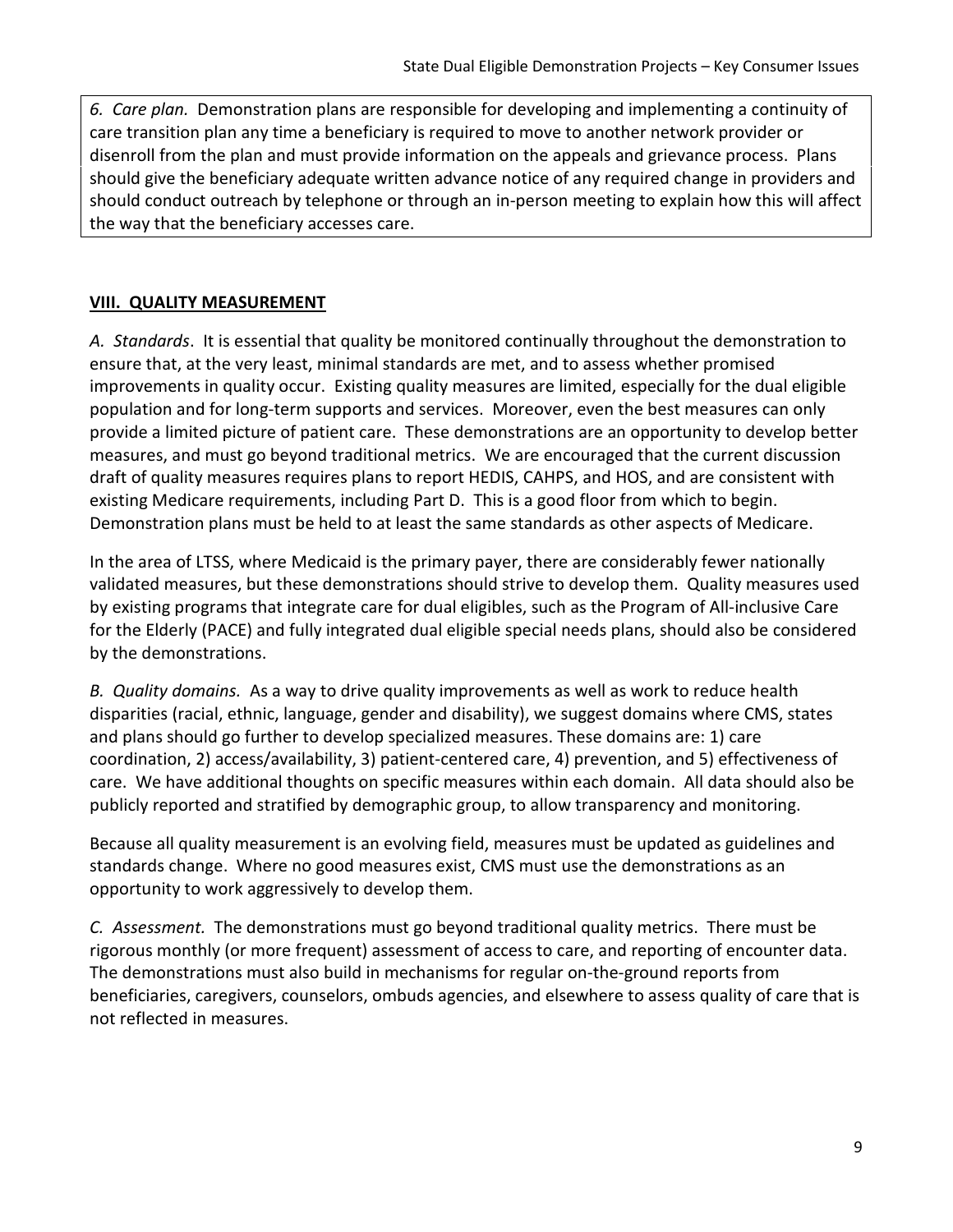#### Recommendation:

1. Standards. Use existing Medicare quality standards as a minimum floor for quality measurement.

2. Domains and assessment. Use these demonstrations to work with measure stewards and others to develop and refine measures. Build in other ways to assess quality and access, including encounter data and regular stakeholder reporting.

# IX. OVERSIGHT AND EVALUATION

Good oversight of these new demonstrations depends on the timely collection, review and public availability of data. As noted in the June 2012 MedPAC Report to Congress, it is important that data collection captures whether the plans are limiting access to care, providing low quality care, and that the data produce evidence to determine if the demonstrations are improving overall quality and lowering costs. Data collection and evaluation should include a comparable control group to determine if an intervention is successful. As previously noted, evaluations should take into account overlapping demonstrations that could impact outcomes.

Oversight should occur at multiple levels and involve consumers and their caregivers. States, CMS and managed care organizations should collect and review data regarding plans' payment rates and medical loss ratios, including administrative costs of subcontractors. To guard against limits to care, all plans should report to an independent state ombudsman denials of service, including partial denials (e.g., when a patient receives fewer hours than recommended by the treating provider), and in the case of home and community based services, the adequacy of the workforce. Access to providers should be monitored, in part, by collecting and regularly reviewing payment rates to providers and the numbers of providers in each plan by category. Plan reports should be doublechecked by "secret shopper" surveys to determine if listed providers are actually taking new patients. All reports should be transparent and available to the public on a very timely basis (e.g. monthly) to identify problems as they emerge.

### Recommendation:

1. Data collection. Collect sufficient data to determine if plans are maintaining or expanding access to care, providing high-quality care, addressing health disparities, and lowering costs.

2. Oversight. Develop and implement systems of oversight at multiple levels to ensure that beneficiaries are adequately protected.

3. Transparency. Data collection, evaluation, and oversight efforts should be timely, transparent and available to the public.

4. Ombudsperson. Fund an ombudsperson program for each demonstration to receive and respond to complaints and to monitor overall demonstration activity.